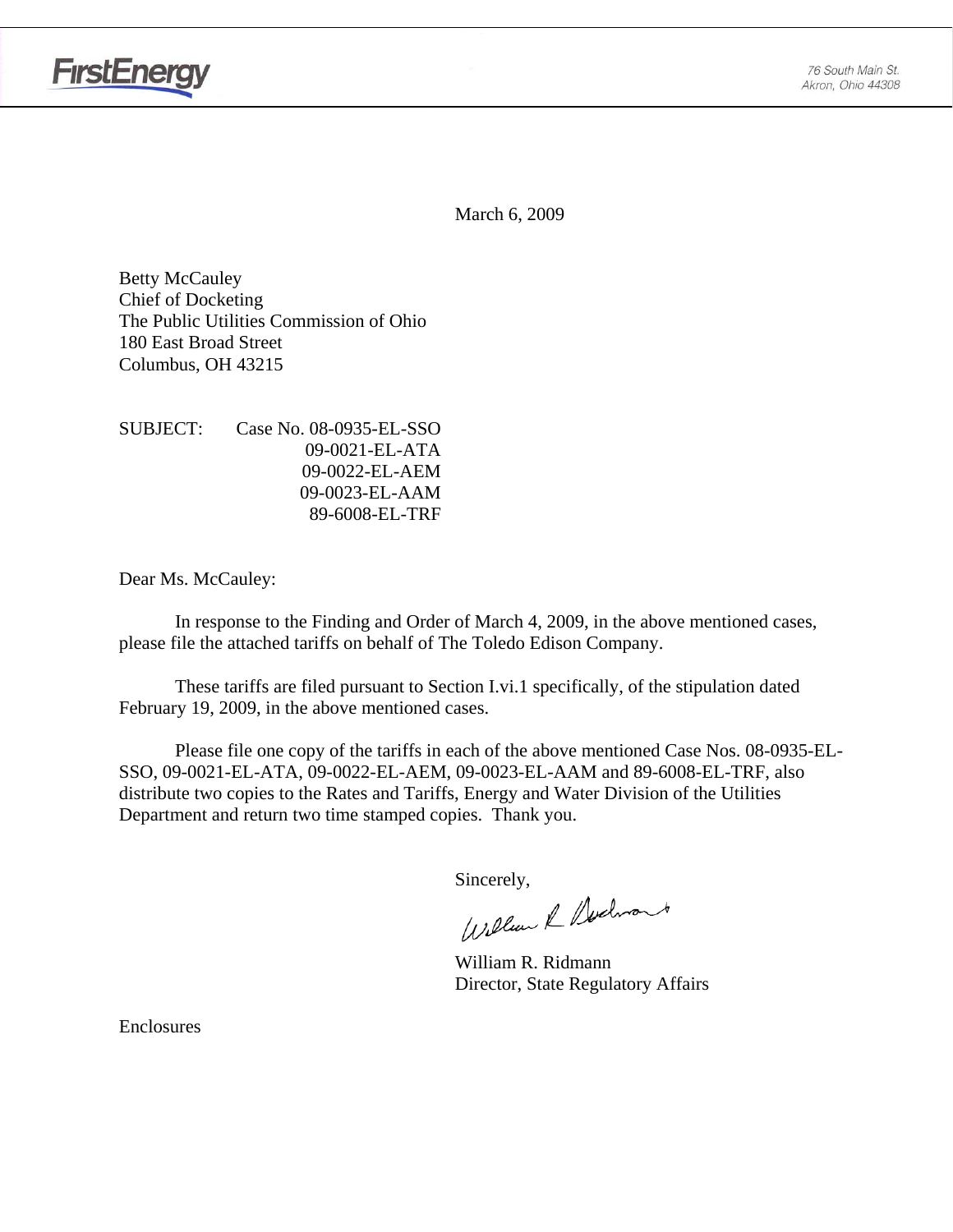## **TABLE OF CONTENTS**

The following rates, rules and regulations for electric service are applicable throughout Toledo Edison's service territory except as noted.

|                                                             | <b>Sheet Numbers</b> | Revision                |
|-------------------------------------------------------------|----------------------|-------------------------|
| <b>TABLE OF CONTENTS</b>                                    | 1                    | $2^{\rm nd}$ Revised    |
| <b>RATE DESIGNATIONS</b>                                    | 2                    | Original                |
| <b>ELECTRIC SERVICE REGULATIONS</b>                         |                      |                         |
| (Appears in Delivery Service only)                          | 4                    | Original                |
| <b>RESIDENTIAL SERVICE</b>                                  |                      |                         |
| Residential Rate "R-01"                                     | 10                   | Original                |
| Residential Rate "R-01a"                                    | 12                   | Original                |
| Residential Rate "R-09" (Apartment Rate)                    | 19                   | Original                |
| Residential Rate "R-09a" (Apartment Rate)                   | 20                   | Original                |
| <b>GENERAL SERVICE</b>                                      |                      |                         |
| Small School Rate "SR-1a"                                   | 41                   | Original                |
| Large School Rate "SR-2a"                                   | 42                   | Original                |
| General Service Rate "GS-14"                                | 44                   | Original                |
| <b>Small General Service Schedule</b>                       | 45                   | Original                |
| Medium General Service Schedule                             | 46                   | 1 <sup>st</sup> Revised |
| Partial Service Rate "GS-15"                                |                      |                         |
| (Tariff appears in Delivery Service and Electricity Supply) | 52                   | 3rd Revised             |
| Outdoor Night Lighting Rate "GS-13"                         | 53                   | Original                |
| Outdoor Security Lighting Rate "GS-18"                      | 54                   | Original                |
| Small Water and Waste Water Rate "WR-1"                     | 65                   | Original                |
| Medium Water and Waste Water Rate "WR-2"                    | 66                   | Original                |
| PRIMARY POWER SERVICE                                       |                      |                         |
| Large General Service Rate "PV-45"                          | 61                   | $2nd$ Revised           |
| Interruptible Power Rate "PV-46"                            | 63                   | 1 <sup>st</sup> Revised |
| <b>OTHER SERVICE</b>                                        |                      |                         |
| Co-generation and Small Power Producer Rate "CO-1"          |                      |                         |
| (Tariff appears in Delivery Service and Electricity Supply) | 70                   | Original                |
| Street Lighting Rate "SL-1"                                 | 71                   | Original                |
| <b>Experimental Market Based Tariff</b>                     | 74                   | Original                |
| Retail Transition Cost Recovery of                          |                      |                         |
| Non-bypassable Regulatory Transition Charges                | 77                   | Original                |

Filed pursuant to Order dated March 4, 2009, in Case No. 08-935-EL-SSO et al., before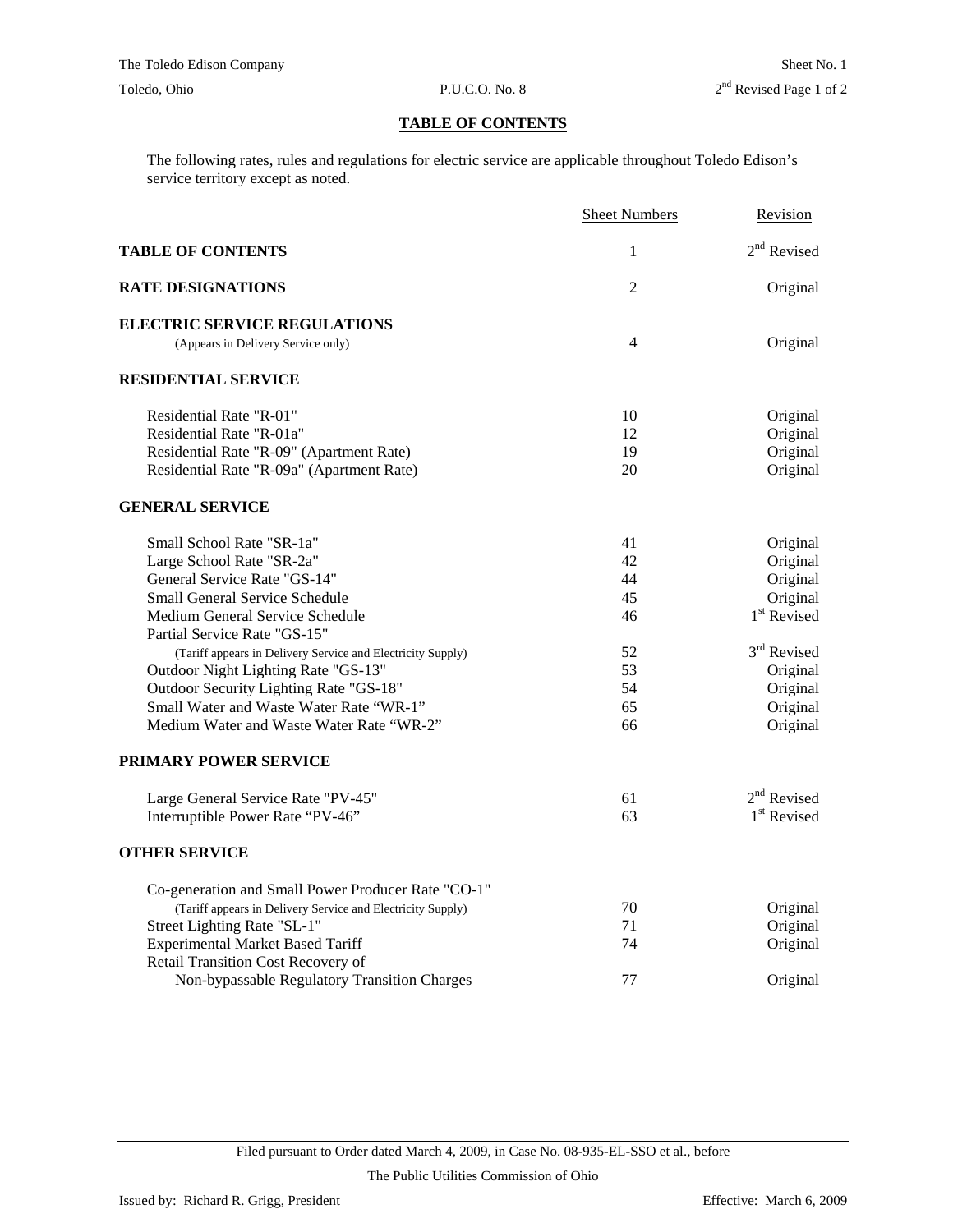## **Shopping Credits:**

The Shopping Credit values are subject to the provisions of the Opinion and Order and the Entry on Rehearing in Case No. 03-2144-EL-ATA (Rate Stabilization Plan).

This Shopping Credit applies only to customers who receive Generation services from a Certified Supplier. Such customers shall receive a Shopping Credit equal to the Generation Charge in this schedule. In 2006, the applicable shopping credit will be increased by the amount of the Fuel Recovery Mechanism, Tariff Sheet No. 99. In 2007 and 2008, the applicable shopping credits will be increased by the Shopping Credit Adder, Tariff Sheet No. 102, based on the provisions of the Rate Certainty Plan (RCP) approved by the PUCO in Case No. 05-1125-EL-ATA et al.

For those customers who qualify under the Shopping Credit Rider, Sheet No. 100, the Shopping Credit may be modified as shown in Option 1 or Option 2 on Tariff Sheet No. 100.

In no event will the Shopping Credit be less than zero or exceed the amount set forth on Sheet No. 100.

#### **PRIMARY SERVICE DISCOUNT:**

 A discount on all charges under this rate schedule, excluding all applicable riders except for Rider Nos. 21 and 23, of three and one-half percent (3 1/2%) will be made to any customer receiving primary service and owning the substation, in compliance with the Terms and Conditions section of this rate.

## **SUBTRANSMISSION DISCOUNT:**

 A discount on all charges under this rate schedule, excluding all applicable riders except for Rider Nos. 21 and 23, of 12.2% will be made to any customer receiving service at the subtransmission level (23, 34.5 or 69 kV).

#### **BULK TRANSMISSION DISCOUNT:**

 A discount on all charges under this rate schedule, excluding all applicable riders except for Rider Nos. 21 and 23, of 16.4% will be made to any customer receiving service at the bulk transmission level (138  $kV$ ).

## **AUTOMAKER GENERATION CHARGE:**

 This Automaker Generation Charge provision shall become effective for service rendered beginning on April 1, 2009 and shall expire with service rendered through May 31, 2009.

 This Automaker Generation Charge provision is applicable only to domestic automaker facilities with more than 50 million kilowatt-hours of consumption for the 12 monthly billing periods ended on or about December 31, 2008 at a single site and that receive generation service under the Company's Standard Service Offer.

 The Generation Charges and the Fuel Rider that otherwise would apply shall instead be calculated as follows: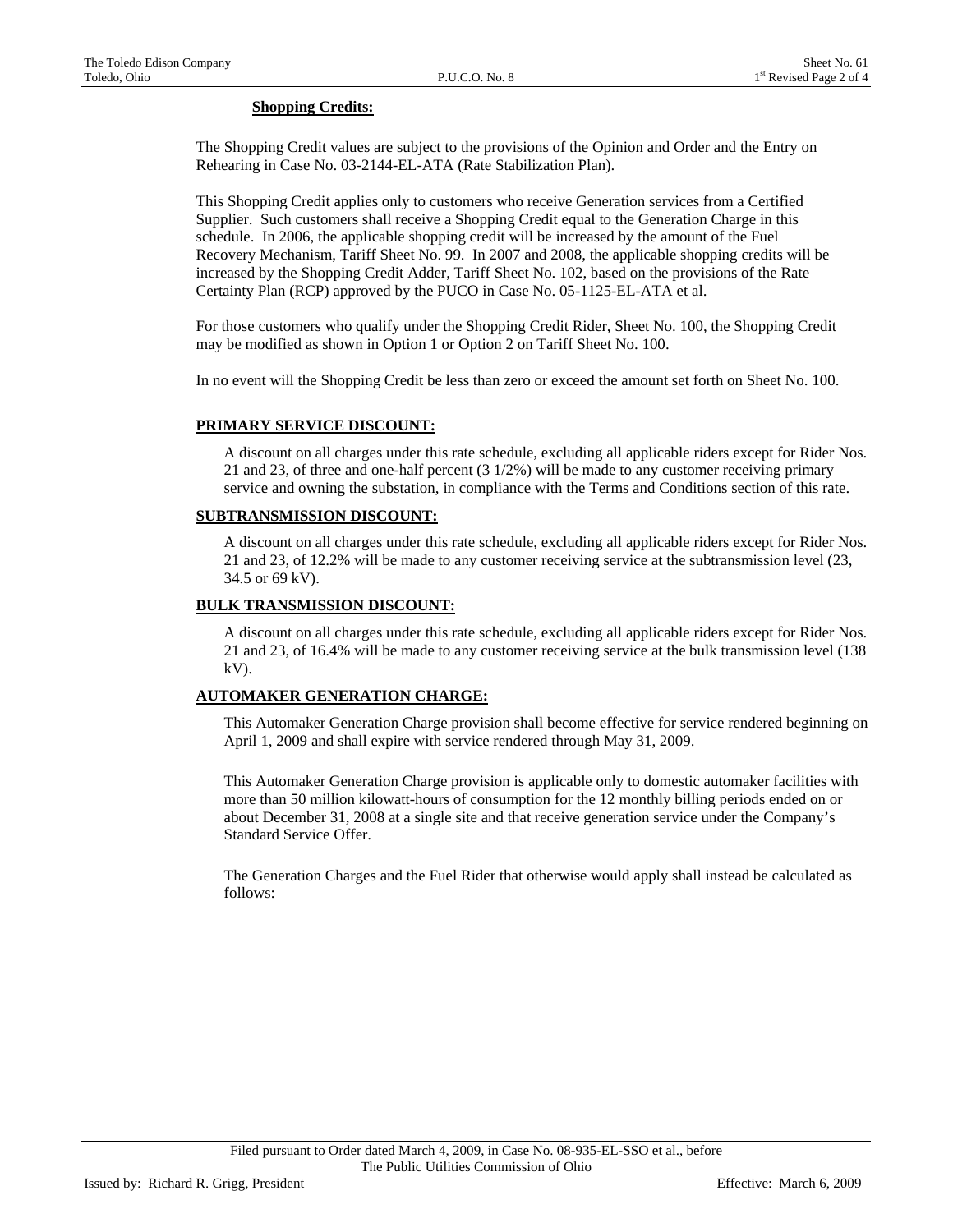| G          | $=$ | The lesser of:                                                                                                                                                                                      |
|------------|-----|-----------------------------------------------------------------------------------------------------------------------------------------------------------------------------------------------------|
|            |     | $5.0000\phi - RSC - F$                                                                                                                                                                              |
|            |     | or the actual Generation Charges after being discounted pursuant to the Discount<br>section                                                                                                         |
| Where:     |     |                                                                                                                                                                                                     |
| G          | $=$ | The Generation Charge for Automakers                                                                                                                                                                |
| <b>RSC</b> | $=$ | the Rate Stabilization Charge as set forth above, after being discounted pursuant to<br>the applicable Primary Service Discount, Subtransmission Discount or Bulk<br>Transmission Discount section. |
| F          | $=$ | the lesser of the actual charges under Fuel Rider or $5.0000\phi$ - RSC.                                                                                                                            |
| Fuel Rider |     | F                                                                                                                                                                                                   |

## **ORDER OF BILLING:**

All charges and discounts shall be billed in the order in which they are presented in this tariff.

#### **POWER FACTOR ADJUSTMENT:**

 The above Rate is based on the maintenance by the customer at all times during the month of a power factor not less than the power factor at the time of maximum monthly demand. For any month when the average lagging power factor is less than eighty-five percent (85%), the Company shall make an additional charge of one percent (1.0%) of the total bill for each five percent (5%) difference between the average lagging power factor and eighty-five percent (85%). The average lagging power factor shall be determined from the kilowatt-hours and the lagging reactive kilovoltampere-hours supplied to the customer during the month.

#### **MONTHLY BILLING DEMAND:**

 The customer's monthly demand shall be the highest thirty (30) minute integrated kW demand attained during the month. Any leading power factor shall be considered as unity.

(1) **Off-Peak Use:**

If the Full Service customer's monthly demand occurs during off-peak hours, the customer's Monthly Billing Demand will be the monthly demand less three-fourths (3/4) of the difference between the monthly demand and the highest demand attained during the on-peak hours of the same month. . A Full Service customer is one that receives all retail electric services from the Company.

 For purposes of this calculation, off-peak hours are all hours in each day, except the hours between 0800 hours (8:00 a.m.) and 2000 hours (8:00 p.m.), Monday thru Friday, excluding legal holidays specified as exempt by the Company. These holidays are New Year's Day, Good Friday, Memorial Day, Independence Day, Labor Day, Thanksgiving Day and Christmas Day, and Mondays which are legally designated as a day of observance in lieu of the above holidays when they occur on weekend days. For limited periods, additional days and hours may be considered off-peak at the option of the Company.

#### (2) **Minimum Billing Demands:**

The Monthly Billing Demand shall be the monthly demand but not less than:

- (a) Fifty percent (50%) of the highest monthly demand experienced within the twelve months period ending with the month under consideration; or
- (b) Six hundred fifty (650) kW.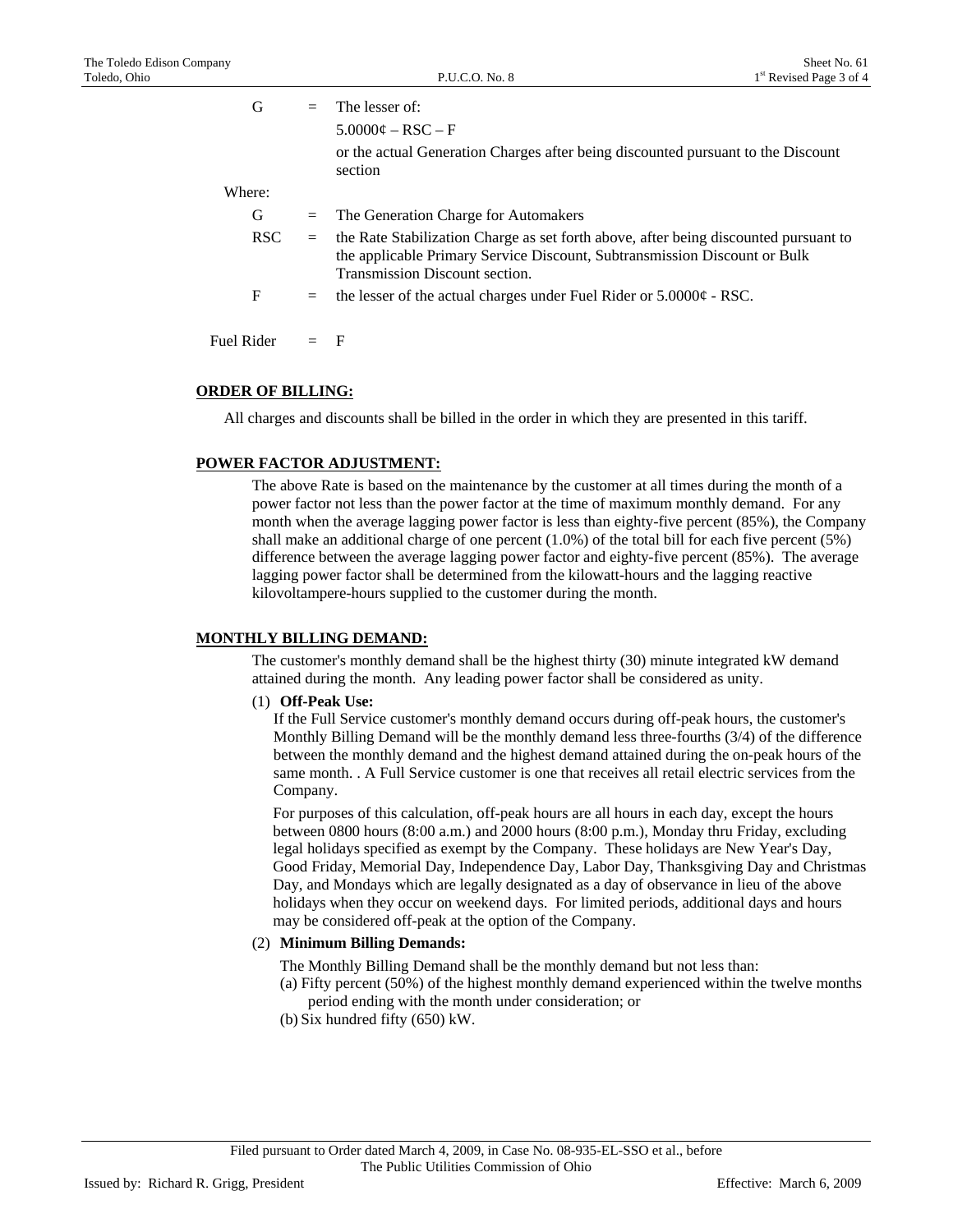## **MONTHLY DERIVED DEMAND:**

 The customer's Monthly Derived Demand shall be the customer's monthly demand after adjustment for off-peak use but prior to adjustment for minimum billing demand as defined in (2)(a) under Monthly Billing Demand. In no case shall the Monthly Derived Demand be less than six hundred fifty (650) kilowatts (kW).

## **TERMS AND CONDITIONS:**

- (1) Service under this rate is supplied in accordance with the Company's Electric Service Regulations and is subject to the jurisdiction of the Public Utilities Commission of Ohio.
- (2) This rate covers the supply of three phase, 60 Hertz alternating current at not less than four thousand (4,000) volts.

 All energy at this rate will be measured at the service voltage of four thousand (4,000) volts or higher except in such cases where the Company elects to measure at secondary voltage. If energy is measured at a secondary voltage, the Company may, at its option, adjust the reading to a primary metering basis by the use of compensating meters or by an estimate based on the rated transformer losses.

 (3) Where the customer desires lighting service incidental to his power requirements such service may be purchased under this rate, provided the customer furnishes the additional transformers and all other equipment necessary. All such incidental lighting shall be metered through the power meter.

## **TERMS OF SERVICE AND CONTRACT:**

 Service and contract under this schedule shall be for a continuous period of five years with a selfrenewal provision for successive periods of two years each unless written notice of termination is given two years before expiration of the five year period, or any two year renewal period.

 The customer shall contract for capacity equal to the estimated maximum demand of his load. The Company will supply capacity in excess of that contracted for when such capacity is available, but reserves the right to refuse to supply such additional capacity when in the judgment of the Company to do so would jeopardize the quality or continuity of service to other customers.

## **APPLICABLE RIDERS:**

Rates and charges specified above shall be modified in accordance with provisions of the following applicable Riders in the order shown.

| <b>Regulatory Transition Charge Offset</b>   | Rider No. 19 | Sheet No. 98  |
|----------------------------------------------|--------------|---------------|
| Returning Customer Generation Service Charge | Rider No. 22 | Sheet No. 101 |
| Shopping Credit Rider                        | Rider No. 21 | Sheet No. 100 |
| Shopping Credit Adder                        | Rider No. 23 | Sheet No. 102 |
| Fuel Recovery Mechanism                      | Rider No. 20 | Sheet No. 99  |
| <b>Electric Fuel Component</b>               | Rider No. 1  | Sheet No. 79  |
| Net Energy Metering                          | Rider No. 14 | Sheet No. 93  |
| Green Resource Rider                         | Rider No. 24 | Sheet No. 104 |
| <b>Fuel Rider</b>                            | Rider No. 25 | Sheet No. 105 |
| Fuel Cost Recovery Rider                     | Rider No. 27 | Sheet No. 107 |
| Temporary Interruptible Rider                |              | Sheet No. 111 |